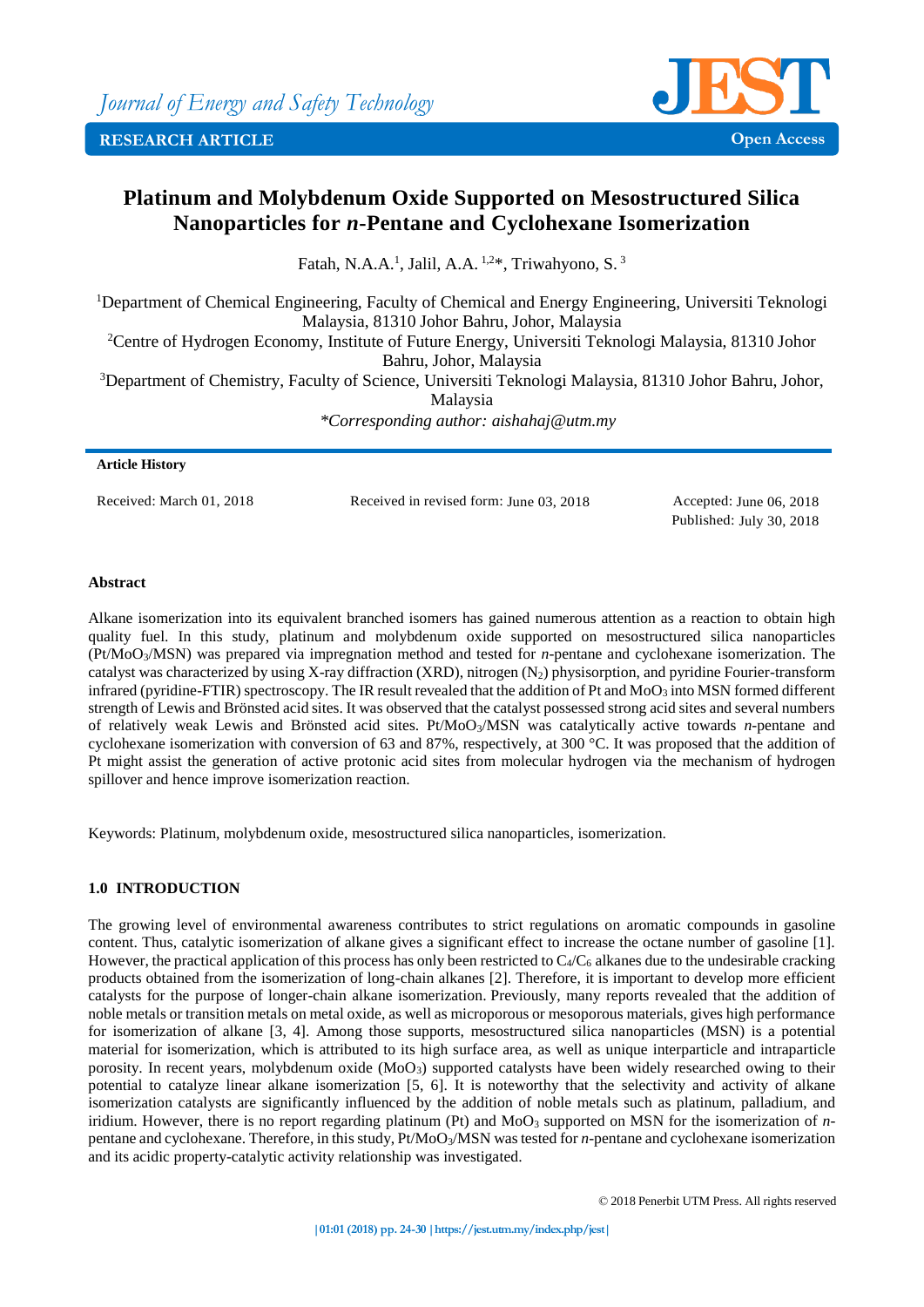# **2.0 METHODOLOGY**

## **2.1 Catalyst Preparation**

MSN was synthesized by co-condensation and sol-gel methods according to the procedure in the literature [7]. 5 wt% of MoO<sup>3</sup> supported catalyst was prepared via incipient wetness impregnation of MSN with an aqueous solution of ammonium heptamolybdate solution ((NH<sub>4)6</sub>Mo<sub>7</sub>O<sub>24</sub>·4H<sub>2</sub>O), followed by drying at 110 °C for 12 hr, and calcination in air at 550 °C for 3 hr. Pt/MoO<sub>3</sub>/MSN was prepared via incipient wetness impregnation of MoO<sub>3</sub>/MSN with an aqueous solution of hexachloroplatinic acid (H<sub>2</sub>PtCl<sub>6</sub>.H<sub>2</sub>O), followed by drying at 110 °C for 12 hr, and calcination in air at 550 °C for 3 hr. The content of Pt was determined to be 0.5 wt%.

# **2.2 Characterization of Catalysts**

The crystallinity of the catalysts was examined with X-ray diffraction (XRD) using a powder diffractometer (Bruker Advance D8, 40 kV, 40 mA) using Cu-Kα ( $\lambda$  = 1.5418 Å) radiation in the range of  $2\theta$  = 1.5–9.5°. A multiple-point Brunauer-Emmett-Teller (BET) gas adsorption analysis using an SA 3100 Surface Analyzer (Beckman Coulter) at -196 °C was carried out on all catalysts to determine their nitrogen adsorption-desorption isotherm. Prior to the analysis, evacuation procedure was performed on the sample at 300 °C for 1 hr.

Fourier-transform infrared (FTIR) analysis was performed using an Agilent Carry 640 FTIR spectrometer. Prior to the analysis, the catalysts were evacuated at 400  $^{\circ}$ C for 1 hr. In the adsorption of pyridine procedure, the catalysts were exposed to pyridine vapor at 150 °C and 2 torr for 15 min, followed by outgassing at 150 °C by a vacuum pump, and all spectra were obtained at room temperature [6].

## **2.3 Isomerization of** *n***-Pentane and Cyclohexane**

The isomerization of *n*-pentane and cyclohexane was carried out in a microcatalytic pulse reactor at 150–350 °C and analyzed by an online 6090N Agilent gas chromatograph equipped with a flame ionization detector (FID), VZ7 packed columns, and an FID detector. The conversion of reactant (X) was calculated by Equation 1:

$$
X_{reactant} = \frac{\sum A_i - A_{reactant}}{\sum A_i}
$$
 (1)

where  $A_i$  is the corrected chromatographic area for a particular compound and  $A_{\text{reactant}}$  corresponds to the chromatographic area of *n*-pentane and cyclohexane.

## **3.0 RESULTS AND DISCUSSION**

## **3.1 Structural Properties**

Fig. 1(a) shows the low-angle XRD patterns of pristine MSN and Pt/MoO<sub>3</sub>/MSN. MSN showed three well-resolved Bragg diffraction peaks at  $2\theta = 2.2$ , 3.9, and 4.9°, which correspond to (100), (110), and (200) index of a typical two-dimensional hexagonally ordered mesostructure, demonstrating a high quality of mesopore arrangement [8]. The XRD pattern of Pt/MoO<sub>3</sub>/MSN exhibited a significant decrease of peak at  $2\theta = 2.2^{\circ}$ , suggesting that the long-range assembly of the mesoporous structure was reduced after the addition of Pt and MoO<sub>3</sub> metals. Although the crystallinity of the catalyst decreased, this is not the determining factor for catalyst deactivation [9]. Patel et al. reported that the lowest crystallinity of Co-MCM-41 showed the best activity as compared to other transition metals supported on MCM-41 in the reduction of NO with CO. Other factors may play important roles in the enhanced reaction such as metal-oxygen bond, acidity, and the role of metallic component.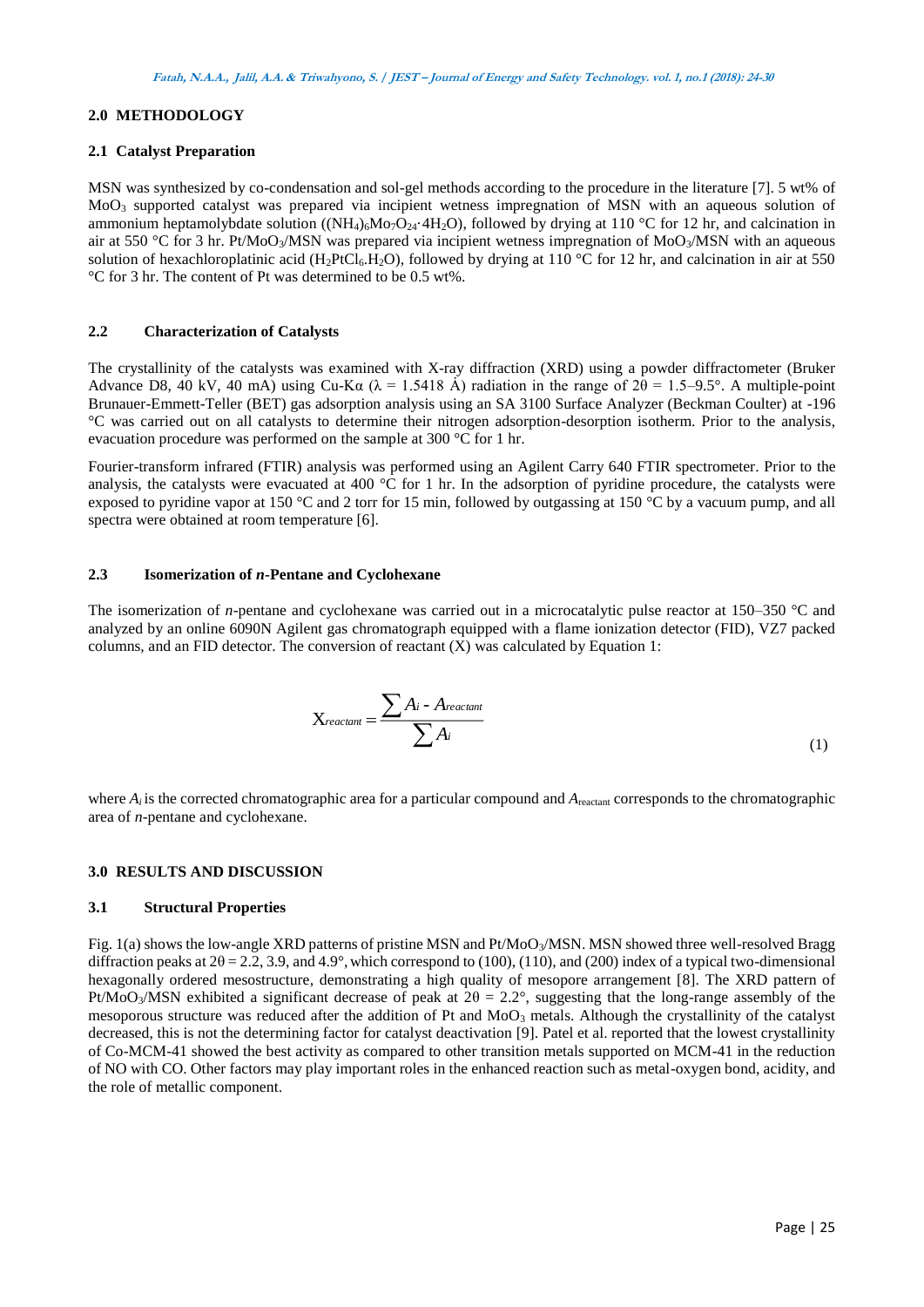

Figure 1. (a) XRD patterns and (b) IR spectra of catalysts

FT-IR analysis was carried out to distinguish the structural alterations of MSN after the addition of MoO<sub>3</sub> and Pt metal. Fig. 1(b) shows the IR spectra of MSN and Pt/MoO<sub>3</sub>/MSN in the array of 1600-400 cm<sup>-1</sup>. MSN showed IR peaks at the bands attributed to Si-O-Si asymmetric stretching (1081 cm<sup>-1</sup>), external Si-OH groups (946 cm<sup>-1</sup>), Si-O-Si symmetric stretching (805 cm<sup>-1</sup>), and Si-O-Si bending (455 cm<sup>-1</sup>) [10]. Three additional bands were observed for Pt/MoO<sub>3</sub>/MSN spectrum, which correspond to Mo=O stretching mode (990 cm<sup>-1</sup>), Mo-O-Mo (864 cm<sup>-1</sup>), and Mo-O (586 cm<sup>-1</sup>) [11]. Additionally, a band was observed at  $820 \text{ cm}^{-1}$ , which corresponds to vibrations of oxygen atoms associated to the orthorhombic structure of MoO3 [12].



**Figure 2.** (a)  $N_2$  adsorption-desorption isotherms and (b) pore size distribution of catalysts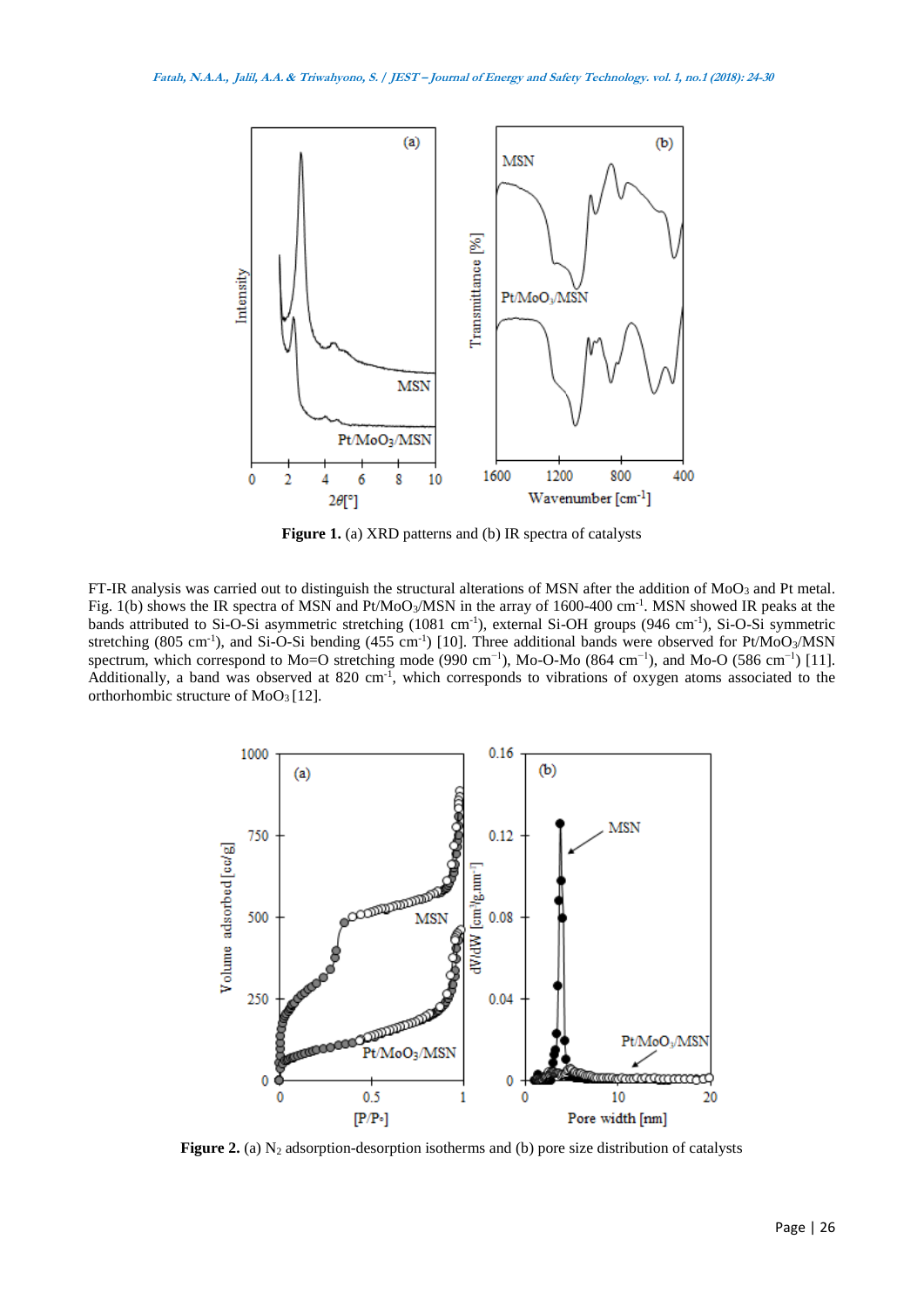#### **Fatah, N.A.A., Jalil, A.A. & Triwahyono, S. / JEST – Journal of Energy and Safety Technology. vol. 1, no.1 (2018): 24-30**

The pore size distribution and nitrogen adsorption-desorption isotherms of MSN and Pt/MoO<sub>3</sub>/MSN are shown in Fig. 2, whereas the textural parameters are presented in Table 1. Both catalysts showed a type IV isotherm that corresponds to the highly uniform cylindrical pores of mesoporous materials. Particularly, MSN exhibited two steps of capillary condensation at  $P/P_0 = 0.3$  and 0.9, which correspond to the intraparticles and interparticles inside mesopores [13]. The pore size distribution of MSN and Pt/MoO<sub>3</sub>/MSN was monomodal, with an average pore width of 2.9 and 3.2 nm, respectively.

| Table 1. Textural property of catalysts |  |  |  |  |
|-----------------------------------------|--|--|--|--|
|-----------------------------------------|--|--|--|--|

| Catalvst                 | Surface Area $(m^2/g)^a$ | <b>Total Pore Volume</b><br>$(cm^3/g)^b$ | <b>Average Pore Size</b><br>$(nm)^b$ |
|--------------------------|--------------------------|------------------------------------------|--------------------------------------|
| <b>MSN</b>               | .118                     | 0.764                                    | 2.9                                  |
| Pt/MoO <sub>2</sub> /MSN | 879                      | 0.796                                    |                                      |
|                          |                          |                                          |                                      |

Obtained from BET method

**b** Obtained from non-local density functional theory (NL-DFT) method

The BET surface area of MSN and Pt/MoO<sub>3</sub>/MSN demonstrated a deriving trend from 1,118 to 879 m<sup>2</sup>/g with a slight increase of pore volume from  $0.764$  to  $0.796$  cm<sup>3</sup>/g. The decrease in surface area could be attributed to the blockage of MSN pores by MoO<sub>3</sub> metal particles.

## **3.2 Acidic Properties of Catalysts**

FTIR spectroscopy using pyridine as a probe molecule was employed to examine the nature of acid sites by identifying the absorbance band obtained between the interaction of the probe molecules and acidic sites. The FTIR spectra of pyridine adsorbed on Pt/MoO3/MSN as a function of outgassing temperature after pyridine adsorption on activated catalyst are shown in Fig. 3. The catalyst showed an absorbance band at 1545 cm−1 that corresponds to the C-N stretching of pyridinium ions (C<sub>5</sub>H<sub>5</sub>NH<sup>+</sup>) bound to Brönsted acid sites on the catalyst surface, while the band at 1454 cm<sup>-1</sup> corresponds to the vibration of physically adsorbed pyridine that interacted with Lewis acid sites [6]. In this study, as the outgassing temperature increased, pyridine molecules adsorbed on weak acid should be desorbed at lower temperatures while those adsorbed on strong acid sites should be desorbed at higher temperatures.



**Figure 3.** FTIR spectra of pyridine adsorbed on Pt/MoO<sub>3</sub>/MSN evacuated at 400 °C, followed by pyridine adsorption at 150 °C and outgassing at (a) 150, (b) 200, (c) 250, (d) 300, (e) 350, and (f) 400 °C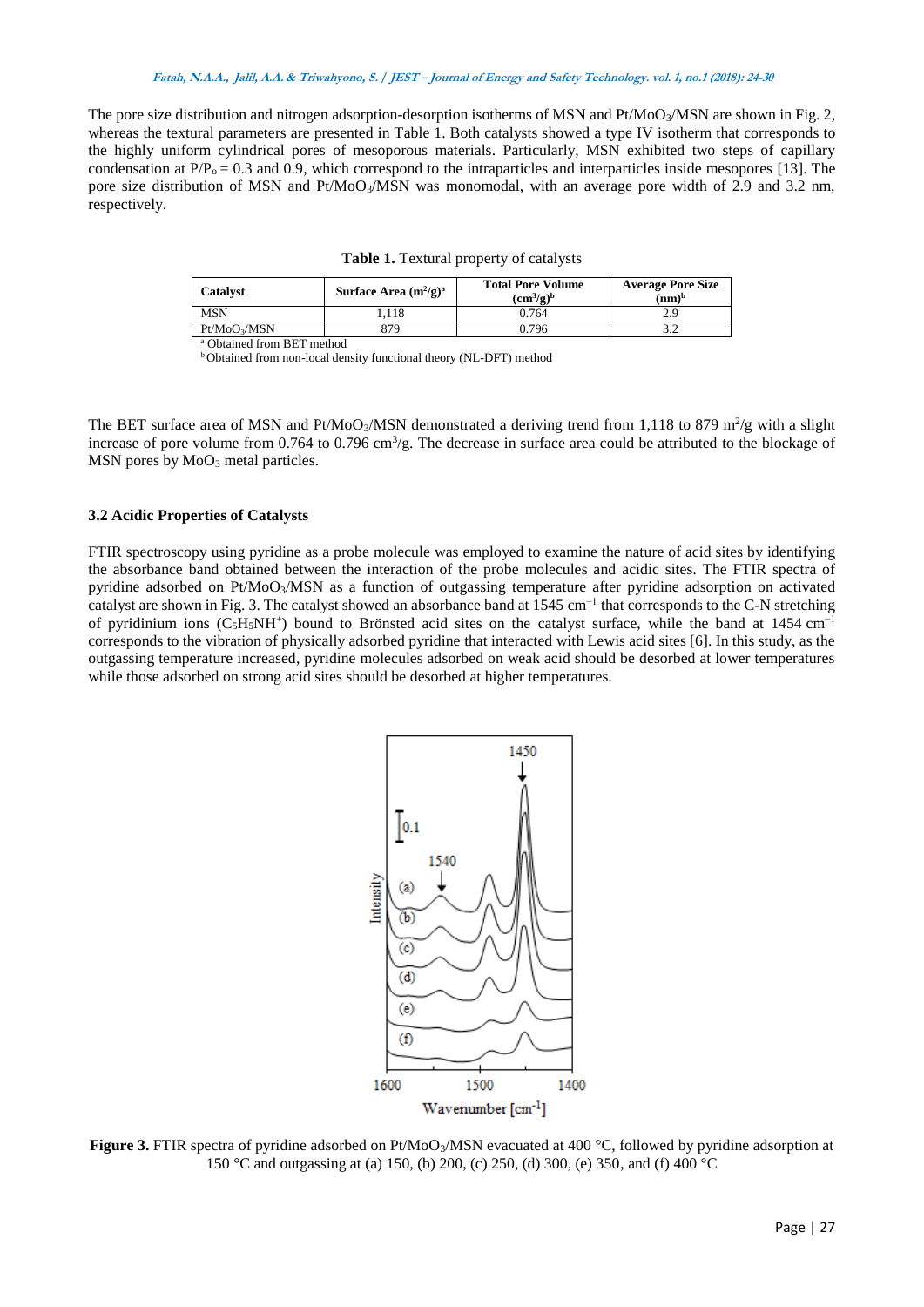Pt/MoO3/MSN showed a significant decrease for both Brönsted and Lewis acid sites with increasing outgassing temperature from 150 to 400 °C. This result proposed the existence of extensive variation of both acidic sites in Pt/MoO3/MSN. Particularly, an extensive decrease was observed on Brönsted acid sites compared to Lewis acid sites, suggesting that most of the Lewis acid sites on  $Pt/MoO<sub>3</sub>/MSN$  were strong.

Fig. 4 shows the IR spectra of pyridine adsorbed on Pt/MoO<sub>3</sub>/MSN at different activation temperatures. The catalysts were evacuated at 200, 250, 300, and 350 °C for 1 hr and the spectra were obtained after the adsorption reached an equilibrium at 150 °C, and the physisorbed state was subsequently eliminated by evacuating at 150 °C.



**Figure 4.** FTIR spectra of pyridine adsorbed on Pt/MoO<sub>3</sub>/MSN samples activated at different temperatures. Samples were activated at (a) 200, (b) 250, (c) 300, and (d) 350 °C, followed by pyridine adsorption at 150 °C and outgassing at 150 °C

Therefore, the absorbance bands obtained can be evidenced as only strong adsorptions between the acidic sites and pyridine molecules. As the activation temperature raised, the absorbance bands at 1450 cm<sup>-1</sup> increased while the bands at 1540 cm-1 decreased significantly. This result suggested that the Lewis acid sites were produced from the removal of surface hydroxyl groups at the same sites as protonic acid sites [5].

## **3.3 Catalytic Activity Performance**

The catalytic activity of Pt/MoO3/MSN catalyst in *n*-pentane and cyclohexane isomerization is shown in Fig. 5. It was observed that at reaction temperature below than 200 °C, the catalyst gave less than 40% conversion for both *n*-pentane and cyclohexane. At 300 °C, Pt/MoO3/MSN showed a conversion of 63% and 87% for *n*-pentane and cyclohexane isomerization, respectively. Besides, the highest selectivity towards isomer products for both reactants was achieved at this reaction temperature. It is suggested that high Lewis acid sites in the catalyst may assist the production of active protonic acid sites originated from molecular hydrogen via hydrogen spillover mechanism [14]. The conversion for *n*pentane and cyclohexane increased further at 350 °C, which was attributed to the formation of cracking products from thermal decomposition [15].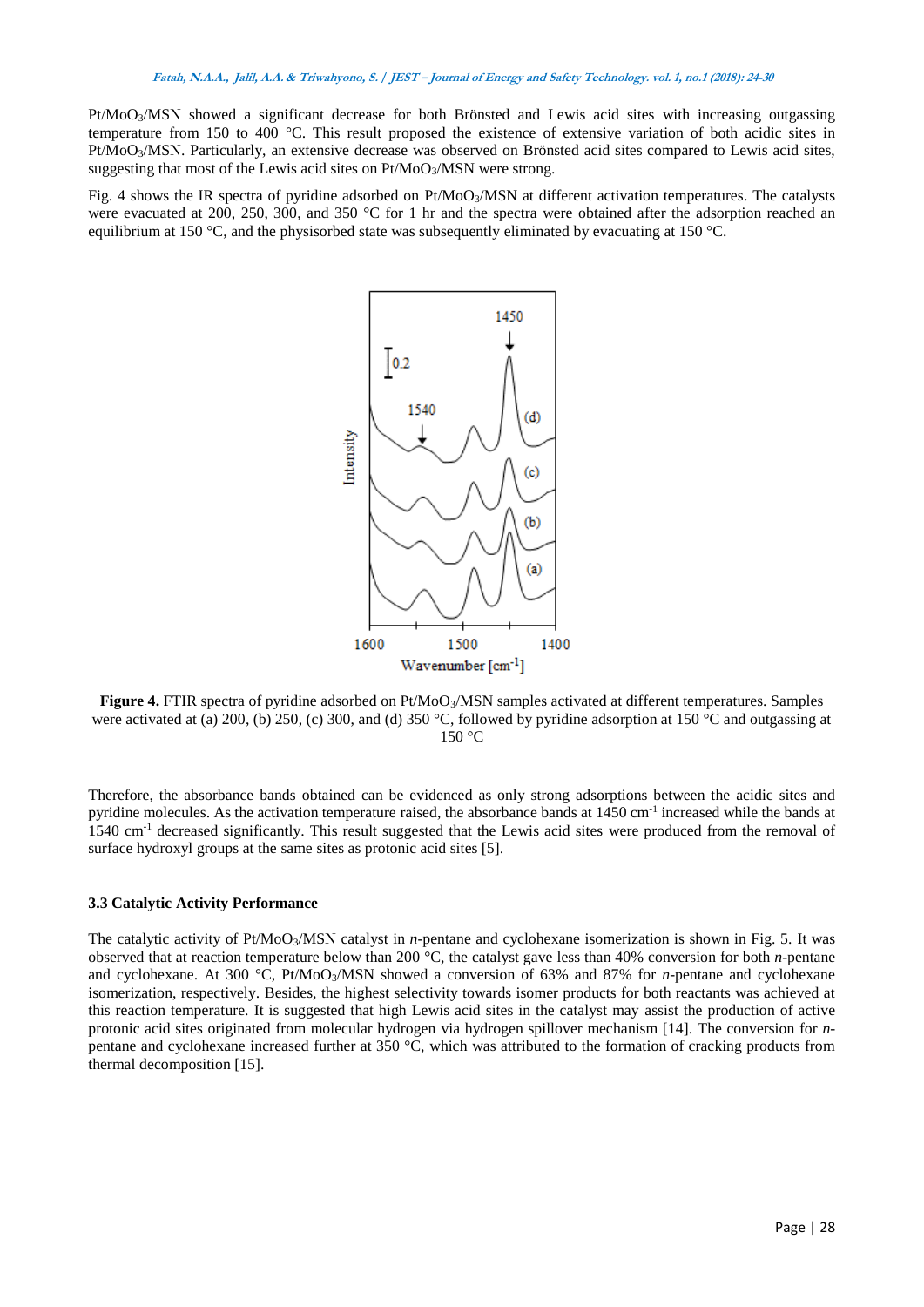

**Figure 5.** Conversion of *n*-pentane and cyclohexane over Pt/MoO<sub>3</sub>/MSN in the presence of hydrogen

Previously, it has been reported that the production of protonic acid sites can be obtained when dissociated hydrogen molecules undergo surface dissociation to Lewis acid sites, followed by losing an electron to become a proton. The produced protonic acid sites give a significant role in alkane isomerization since the formation of carbenium ion should be initialized by the interaction between the reactant and protonic acid sites. Thus, it can be resolved that Pt/MoO3/MSN is catalytically active for *n*-pentane and cyclohexane isomerization.

#### **4.0 CONCLUSION**

In this study, Pt/MoO<sub>3</sub>/MSN was successfully prepared by impregnation of Pt and MoO<sub>3</sub> into MSN for *n*-pentane and cyclohexane isomerization. The XRD and BET results showed that the addition of Pt and MoO<sub>3</sub> in MSN reduced the crystallinity and surface area of MSN. The IR spectra of pyridine adsorbed on Pt/MoO3/MSN showed that the catalyst consisted of strong acid sites and several numbers of relatively weak Lewis and Brönsted acid sites. The catalytic activity of Pt/MoO3/MSN towards *n*-pentane and cyclohexane isomerization could be attributed from its acidic property to generate active protonic acid sites. It is proposed that the addition of Pt may assist the generation of active protonic acid sites from molecular hydrogen via hydrogen spillover mechanism.

#### **Acknowledgements**

The authors are grateful for the financial support by Universiti Teknologi Malaysia through the Research University Grant (06H17), the award of MyPhD Scholarship (Nor Aiza Abdul Fatah) from the Ministry of Higher Education, and the Hitachi Scholarship Foundation for their support.

#### **References**

- [1] Liu, P., Chang, W. T., Wang, J., Wu, M. Y., and Li, Y. X. 2015. MoP/Hβ catalyst prepared by low-temperature auto-combustion for hydroisomerization of *n*-heptane. *Catalysis Communications*, 66, 79-82.
- [2] Setiabudi, H. D., Jalil, A. A., and Triwahyono, S. 2012. Ir/Pt-HZSM5 for *n*-pentane isomerization: Effect of iridium loading on the properties and catalytic activity. *Journal of Catalysis*, 294, 128-135.
- [3] Al-Kandari, H., Al-Kharafi, F., and Katrib, A. 2009. Large scale hydroisomerization reactions of n-heptane on partially reduced MoO<sub>3</sub>/TiO<sub>2</sub>. *Applied Catalysis A: General*, 361(1), 81-85.